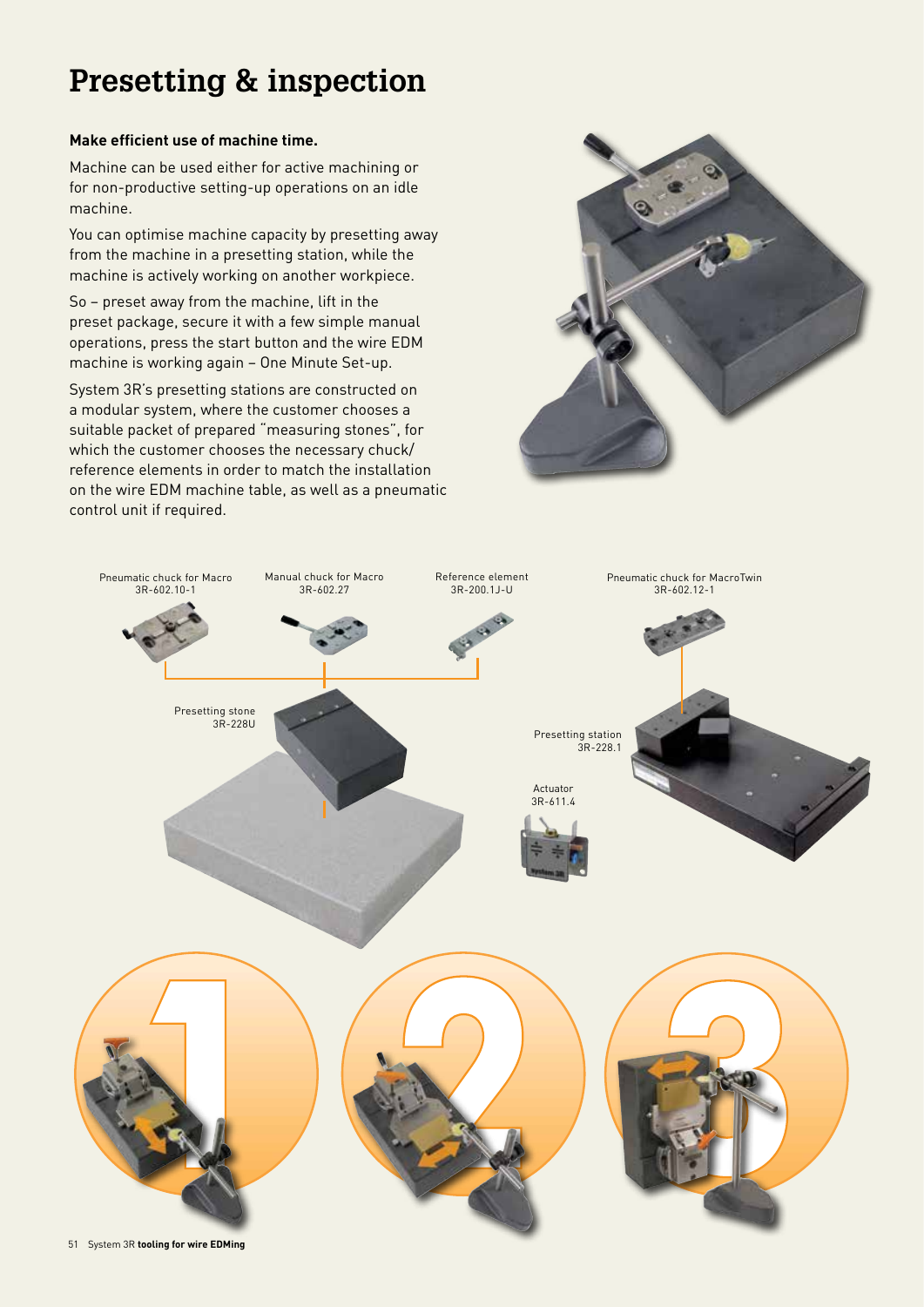# Presetting & inspection

#### **Presetting stone, 3R-228J**

Stone with three ground faces, a reference element and a clearance stone. Together with a surface plate and a dial indicator, 3R-228J is an excellent presetting tool for a modest outlay.

- Dimensions 150x110x80 mm
- Weight 5.4 kg.



### **Presetting stone, 3R-228U**

Mounting stone with bushings and holes for mounting chuck/reference elements. Use together with existing measuring machine or surface plate and a dial indicator.

• Dimensions 300x200x100 mm.



#### **Presetting station, 3R-228.1**

Surface plate with reference stops, a mounting stone with bushings and holes for mounting a chuck/reference element and through holes for mounting on the surface plate, and a check stone. A dial indicator is required.

• Dimensions 500x300 mm.

#### **Presetting kit, Econo, 3R-228E & 3R-228EI**

Mounting stone with bushings and holes for mounting chuck/ reference elements. Use together with existing measuring machine or surface plate.

Note: 3R-228EI delivers with dial indiactor measuring inch.

- Dimensions 300x200x100 mm
- Presetting stone
- Measuring stand
- Dial indicator (measures in mm).





#### **Sine ruler, 3R-216**

With magnetic attachments for setting angles on swivelling elements. Angles are set with gauge blocks.

- Measuring length 50 mm
- Weight 1.2 kg.





## **Sine ruler, Macro, 3R-216.6**

For setting angles on swivelling elements. Angles are set with gauge blocks.

- Measuring length 50 mm
- Weight 1.4 kg.





 $\sin \alpha = \frac{H}{50}$